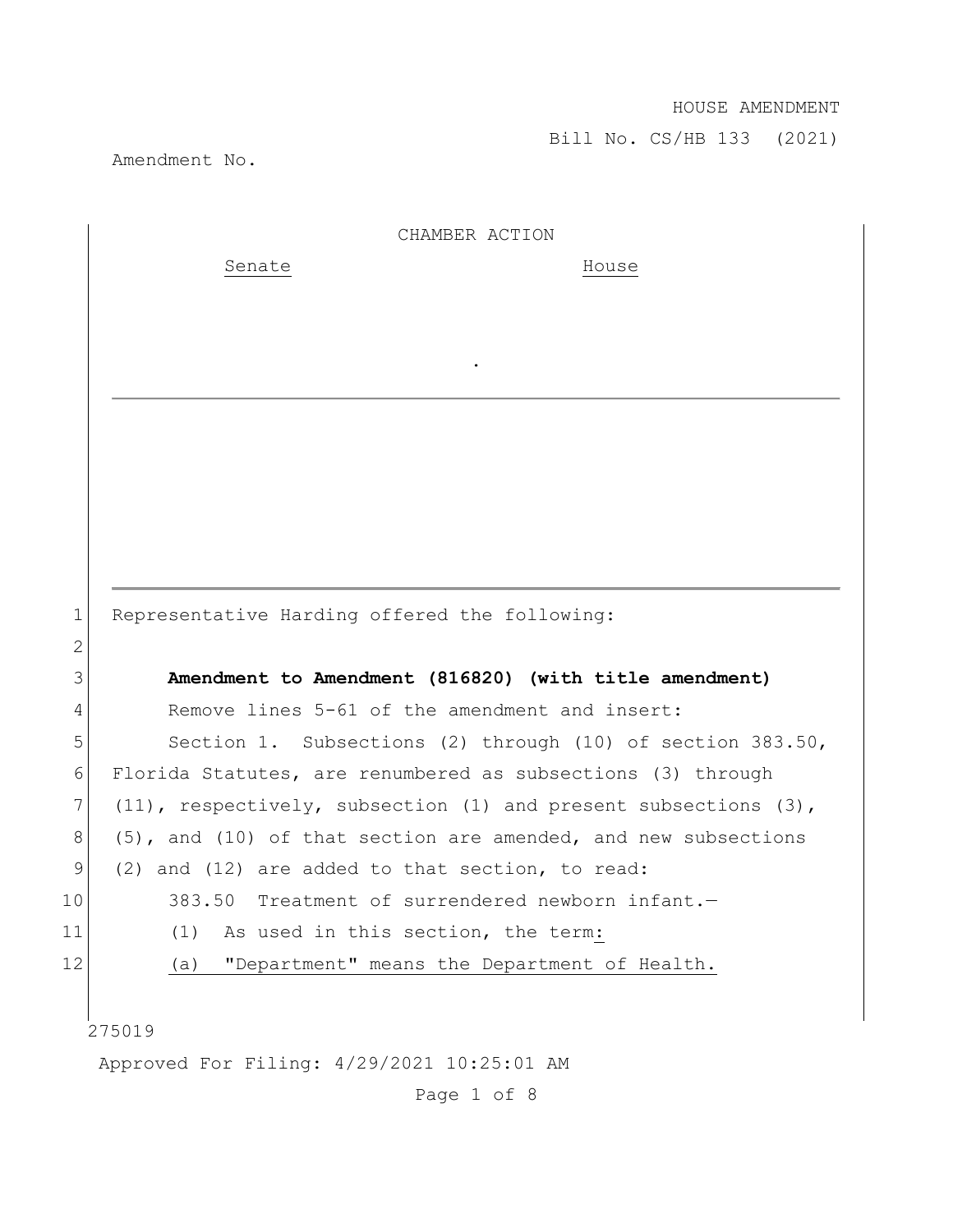Bill No. CS/HB 133 (2021)

Amendment No.

275019 13 (b) "Newborn infant" means a child who a licensed 14 physician reasonably believes is approximately 30  $7$  days old or 15 younger at the time the child is left at a hospital, an 16 emergency medical services station, or a fire station. 17 (c) "Newborn infant safety device" means a device approved 18 by the department under subsection (2) which is installed in an 19 exterior wall of a hospital, an emergency medical services 20 station, or a fire station and which has an exterior point of 21 access that allows an individual to place a newborn infant 22 inside and an interior point of access that allows individuals 23 inside the building to safely retrieve the newborn infant. 24 (2)(a) A hospital, an emergency medical services station, 25 or a fire station that is staffed 24 hours per day may use a 26 newborn infant safety device to accept surrendered newborn 27 infants under this section if the device is: 28 1. Physically part of the hospital, emergency medical 29 services station, or fire station. 30 2. Temperature-controlled and ventilated for the safety of 31 newborns. 32 3. Equipped with an alarm system connected to the physical 33 location of the device which automatically triggers an alarm 34 inside the building and immediately transmits a signal or 35 message to a public safety answering point, as defined in s. 36 365.172(3), when a newborn infant is placed in the device.

Approved For Filing: 4/29/2021 10:25:01 AM

Page 2 of 8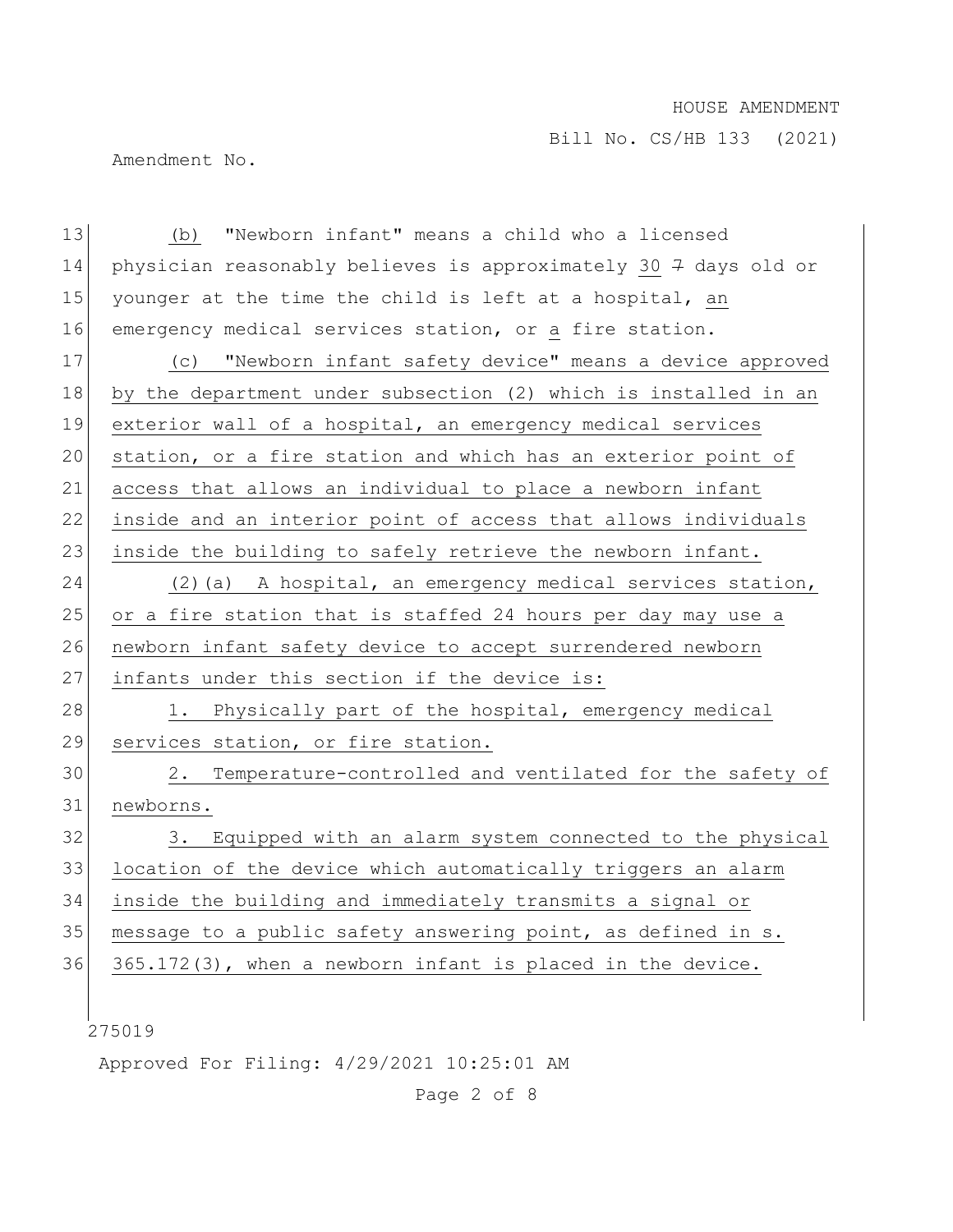Amendment No.

275019 Approved For Filing: 4/29/2021 10:25:01 AM 37 4. Equipped with a surveillance system that allows 38 employees of the hospital, emergency medical services station, 39 or fire station to monitor the inside of the device 24 hours per  $40$  day. 41 5. Located such that the interior point of access is in an 42 area that is conspicuous and visible to the employees of the 43 hospital, emergency medical services station, or fire station. 44 6. Approved by the department. 45 (b) A hospital, an emergency medical services station, or 46 a fire station that uses a newborn infant safety device to 47 accept surrendered newborn infants shall use the device's 48 surveillance system to monitor the inside of the newborn infant 49 safety device 24 hours per day and shall physically check the 50 device at least twice daily and test the device at least weekly 51 to ensure that the alarm system is in working order. 52 (4) Upon receipt of a signal or message transmitted under 53 subparagraph (2)(a)3., a 911 public safety telecommunicator, as 54 defined in s. 401.465(1), shall notify the hospital, emergency 55 medical services station, or fire station where the newborn 56 infant safety device is in use.  $57$  (5)<del>(3)</del> Each emergency medical services station or fire 58 station that is staffed 24 hours per day with  $f_{\text{ull}-\text{time}}$ 59 firefighters, emergency medical technicians, or paramedics shall 60 accept any newborn infant left with a firefighter, an emergency 61 medical technician, or a paramedic or in a newborn infant safety

Page 3 of 8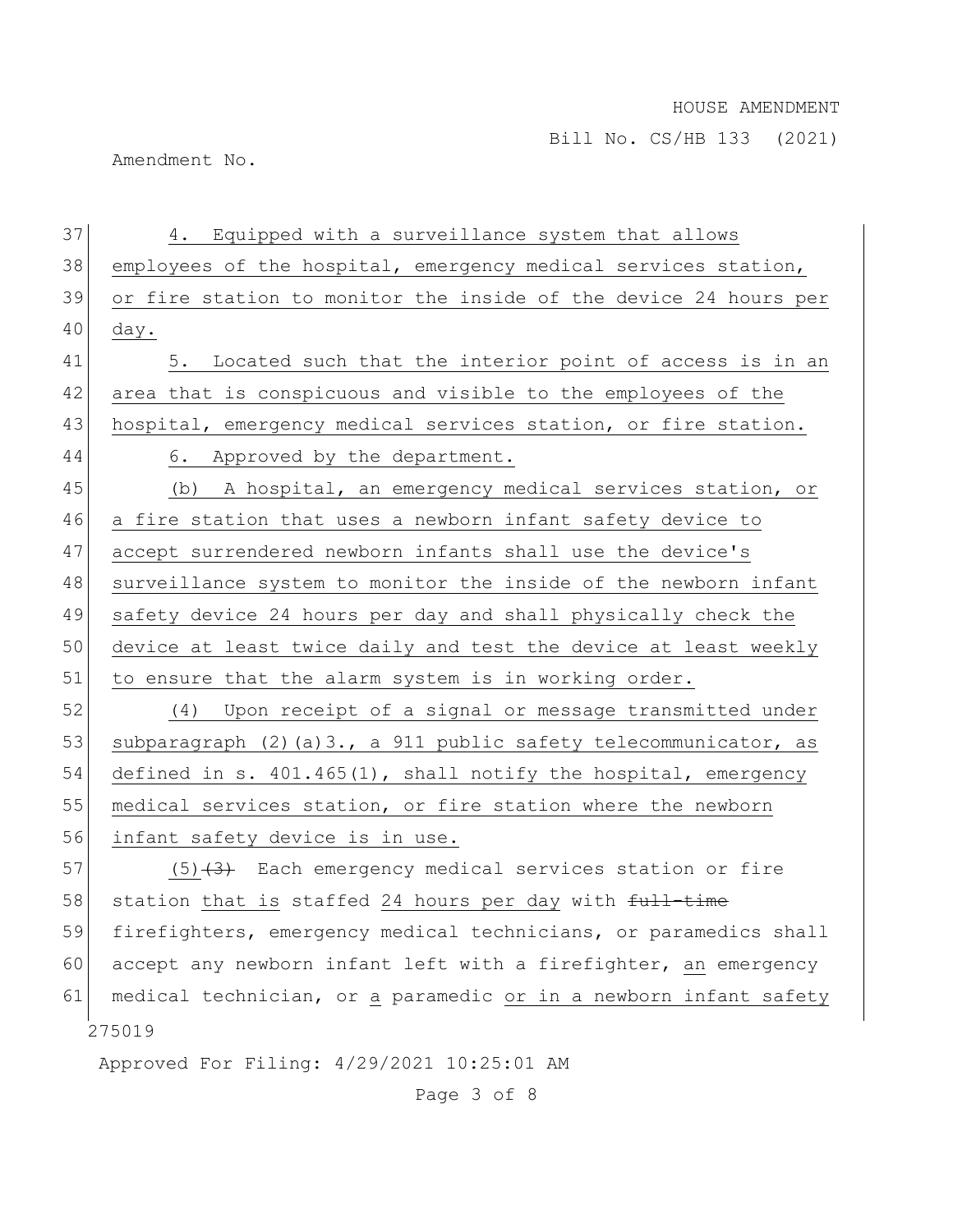Amendment No.

62 device that is physically part of the emergency medical services 63 station or fire station. The firefighter, emergency medical 64 technician, or paramedic shall consider these actions as implied 65 consent to and shall: 66 (a) Provide emergency medical services to the newborn 67 infant to the extent that he or she is trained to provide those 68 services, and 69 (b) Arrange for the immediate transportation of the 70 newborn infant to the nearest hospital having emergency 71 services. 72 73 A licensee as defined in s. 401.23, a fire department, or an 74 employee or agent of a licensee or fire department may treat and 75 transport a newborn infant pursuant to this section. If a 76 newborn infant is placed in the physical custody of an employee 77 or agent of a licensee or fire department or is placed in a 78 newborn infant safety device that is physically part of an 79 emergency medical services station or a fire station, such 80 placement is shall be considered implied consent for treatment 81 and transport. A licensee, a fire department, or an employee or 82 agent of a licensee or fire department is immune from criminal 83 or civil liability for acting in good faith pursuant to this 84 section. Nothing in this subsection limits liability for 85 negligence.

275019

Approved For Filing: 4/29/2021 10:25:01 AM

Page 4 of 8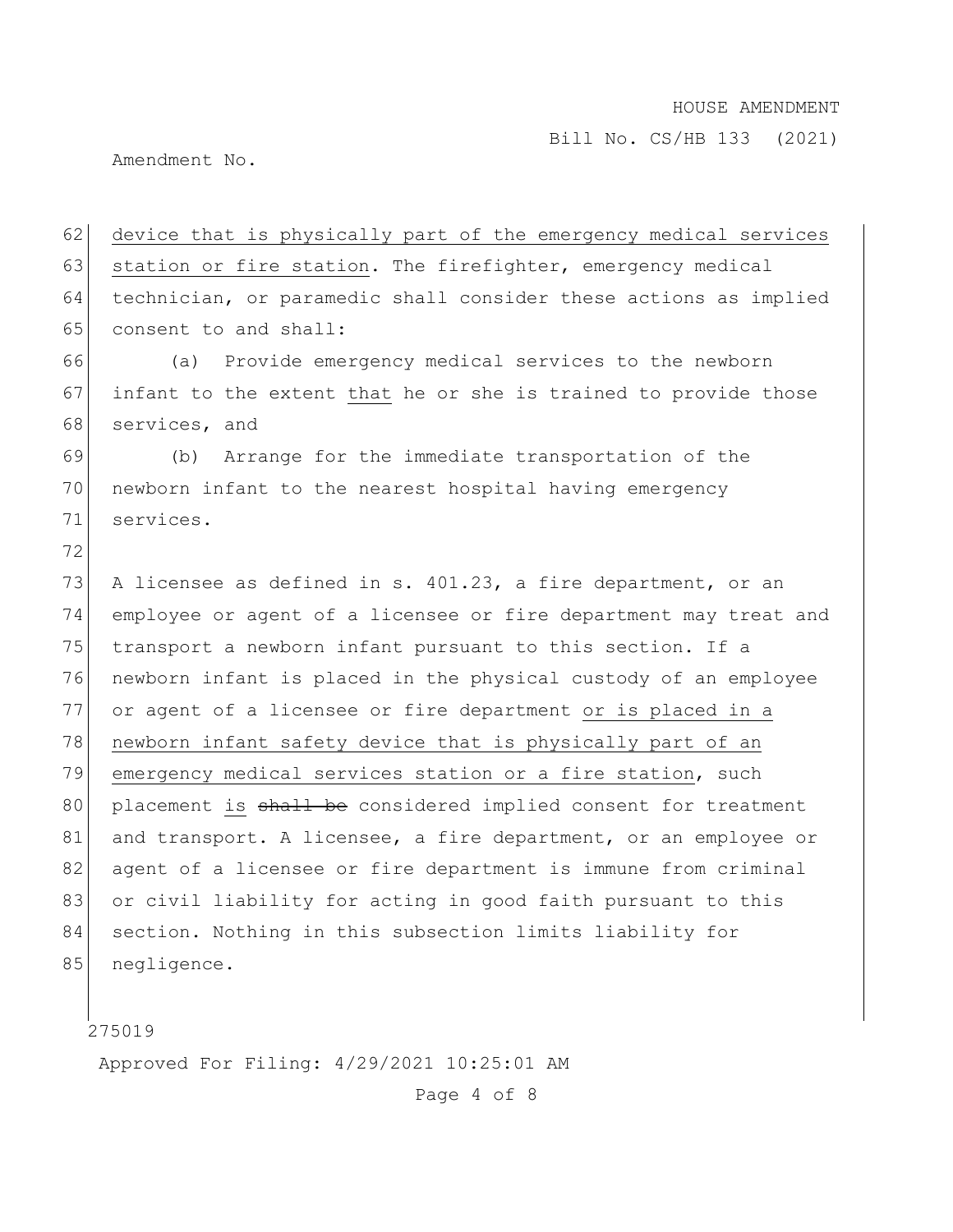Amendment No.

86 (6)<del>(5)</del> Except when there is actual or suspected child 87 abuse or neglect, any parent who leaves a newborn infant in a 88 newborn infant safety device or with a firefighter, an emergency 89 medical technician, or a paramedic at a fire station or an 90 emergency medical services station, leaves a newborn infant in a 91 newborn infant safety device at a hospital, or brings a newborn 92 infant to an emergency room of a hospital and expresses an 93 intent to leave the newborn infant and not return, has the 94 absolute right to remain anonymous and to leave at any time and 95 may not be pursued or followed unless the parent seeks to 96 reclaim the newborn infant. When an infant is born in a hospital 97 and the mother expresses intent to leave the infant and not 98 return, upon the mother's request, the hospital or registrar 99 shall complete the infant's birth certificate without naming the 100 mother thereon.

101 (11) (10) A criminal investigation may shall not be 102 initiated solely because a newborn infant is left at a hospital, 103 an emergency medical services station, or a fire station under 104 this section unless there is actual or suspected child abuse or 105 neglect.

106 (12) The department shall review and approve newborn 107 infant safety devices for use under this section. The department 108 may adopt rules necessary to implement the review and approval 109 process.

275019

Approved For Filing: 4/29/2021 10:25:01 AM

Page 5 of 8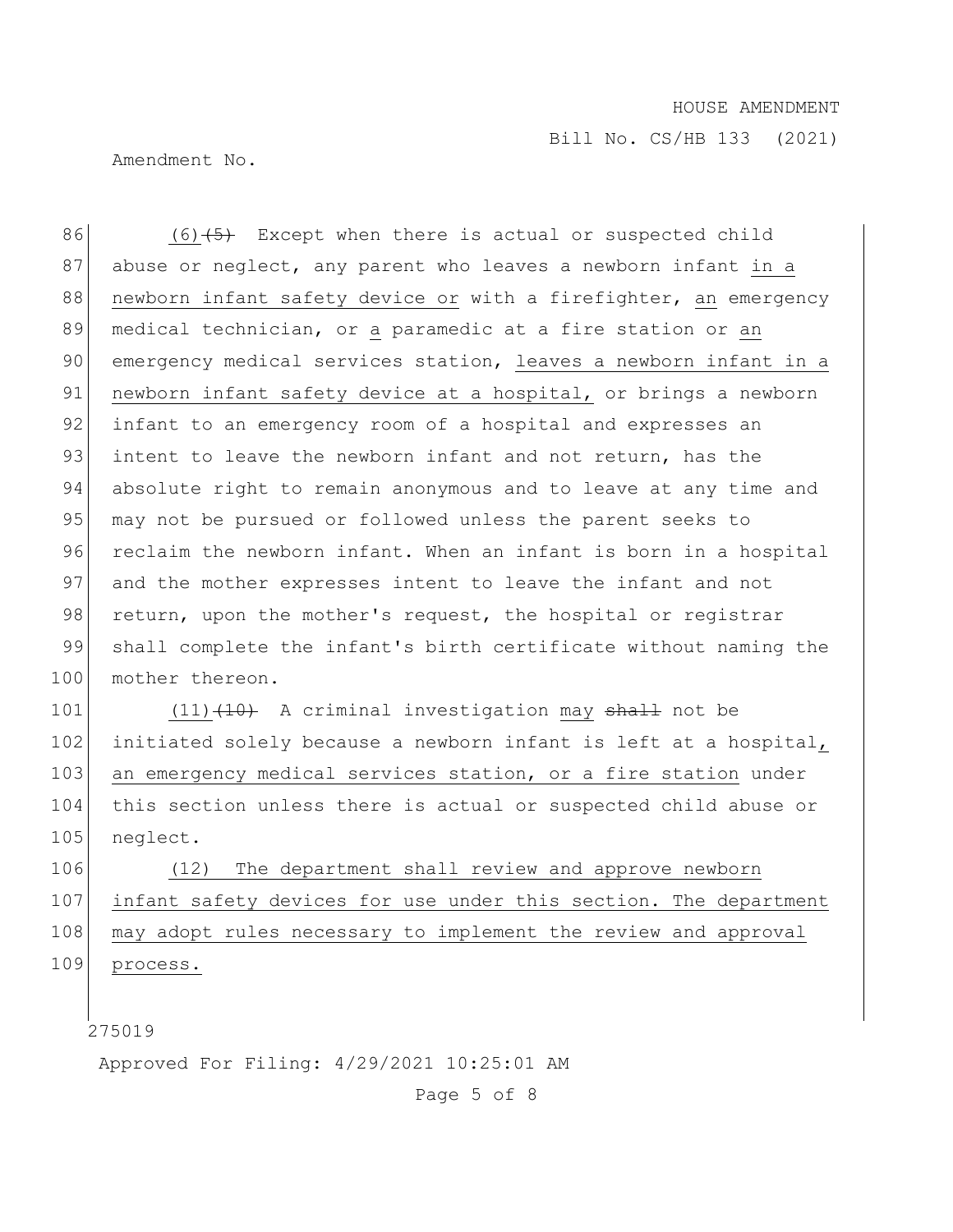Bill No. CS/HB 133 (2021)

Amendment No.

110 Section 2. Section 63.0423, Florida Statutes, is amended 111 to read:

112 63.0423 Procedures with respect to surrendered newborn  $113$  infants. $-$ 

114 (1) Upon entry of final judgment terminating parental 115 rights, a licensed child-placing agency that takes physical 116 custody of a newborn an infant surrendered at a hospital, an 117 emergency medical services station, or a fire station pursuant 118 to s. 383.50 assumes responsibility for the medical and other 119 costs associated with the emergency services and care of the 120 surrendered newborn infant from the time the licensed child-121 placing agency takes physical custody of the surrendered newborn 122 infant.

275019 123 (2) The licensed child-placing agency shall immediately 124 seek an order from the circuit court for emergency custody of 125 the surrendered newborn infant. The emergency custody order 126 shall remain in effect until the court orders preliminary 127 approval of placement of the surrendered newborn infant in the 128 prospective home, at which time the prospective adoptive parents 129 become guardians pending termination of parental rights and 130 finalization of adoption or until the court orders otherwise. 131 The guardianship of the prospective adoptive parents shall 132 remain subject to the right of the licensed child-placing agency 133 to remove the surrendered newborn infant from the placement 134 during the pendency of the proceedings if such removal is deemed

Approved For Filing: 4/29/2021 10:25:01 AM

Page 6 of 8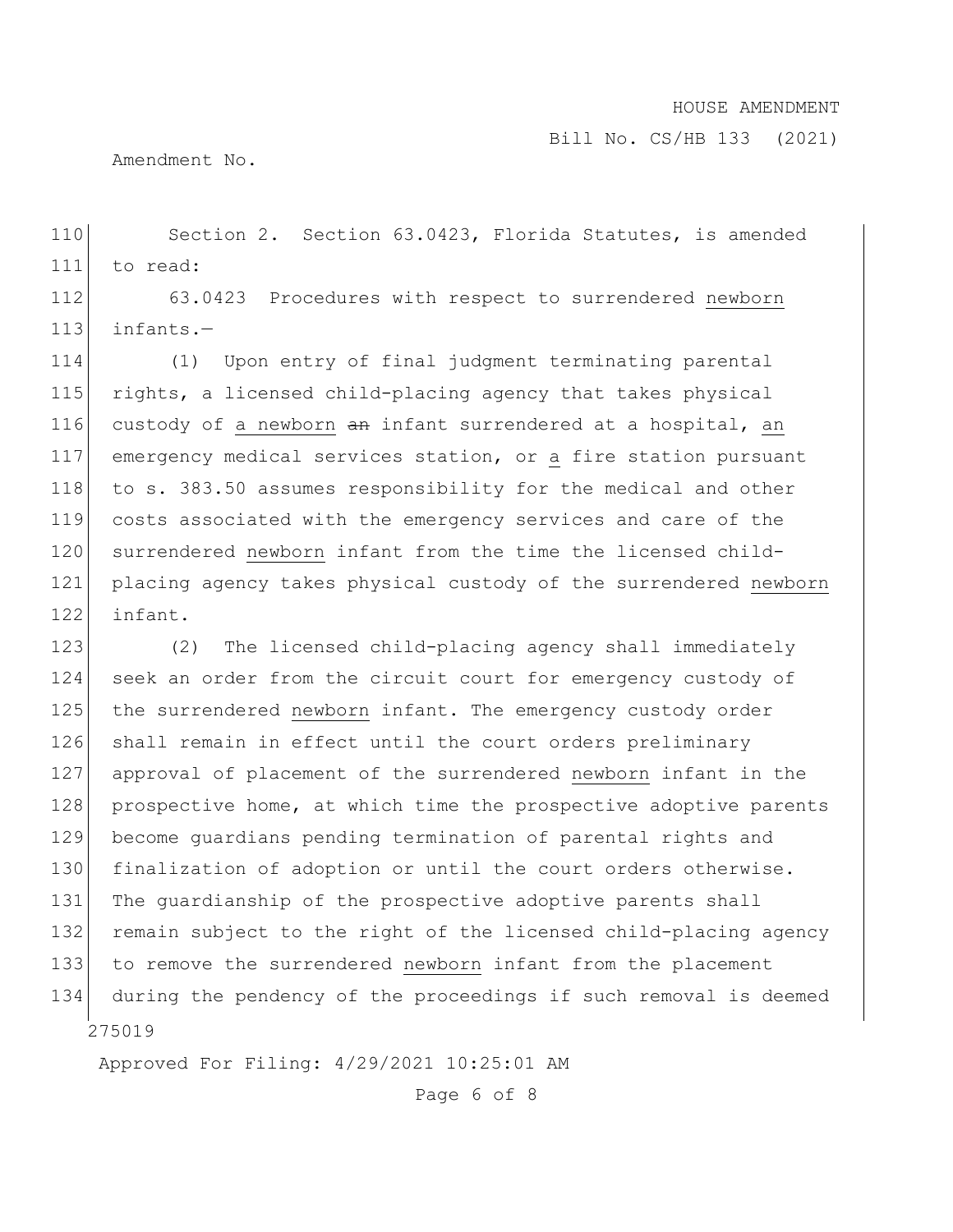Bill No. CS/HB 133 (2021)

Amendment No.

 by the licensed child-placing agency to be in the best interests of the child. The licensed child-placing agency may immediately seek to place the surrendered newborn infant in a prospective 138 adoptive home.

139 (3) The licensed child-placing agency that takes physical 140 custody of the surrendered newborn infant shall, within 24 hours 141 thereafter, request assistance from law enforcement officials to 142 investigate and determine, through the Missing Children 143 Information Clearinghouse, the National Center for Missing and 144 Exploited Children, and any other national and state resources, 145 whether the surrendered newborn infant is a missing child.

146 (4) The parent who surrenders the newborn infant in 147 accordance with s. 383.50 is presumed to have consented to 148 termination of parental rights, and express consent is not 149 required. Except when there is actual or suspected child abuse 150 or neglect, the licensed child-placing agency shall not attempt 151 to pursue, search for, or notify that parent as provided in s. 152 63.088 and chapter 49. For purposes of s. 383.50 and this 153 section, a surrendered newborn an infant who tests positive for 154 illegal drugs, narcotic prescription drugs, alcohol, or other 155 substances, but shows no other signs of child abuse or neglect, 156 shall be placed in the custody of a licensed child-placing 157 agency. Such a placement does not eliminate the reporting 158 requirement under s.  $383.50(8)$  s.  $383.50(7)$ . When the department 159 is contacted

275019

Approved For Filing: 4/29/2021 10:25:01 AM

Page 7 of 8